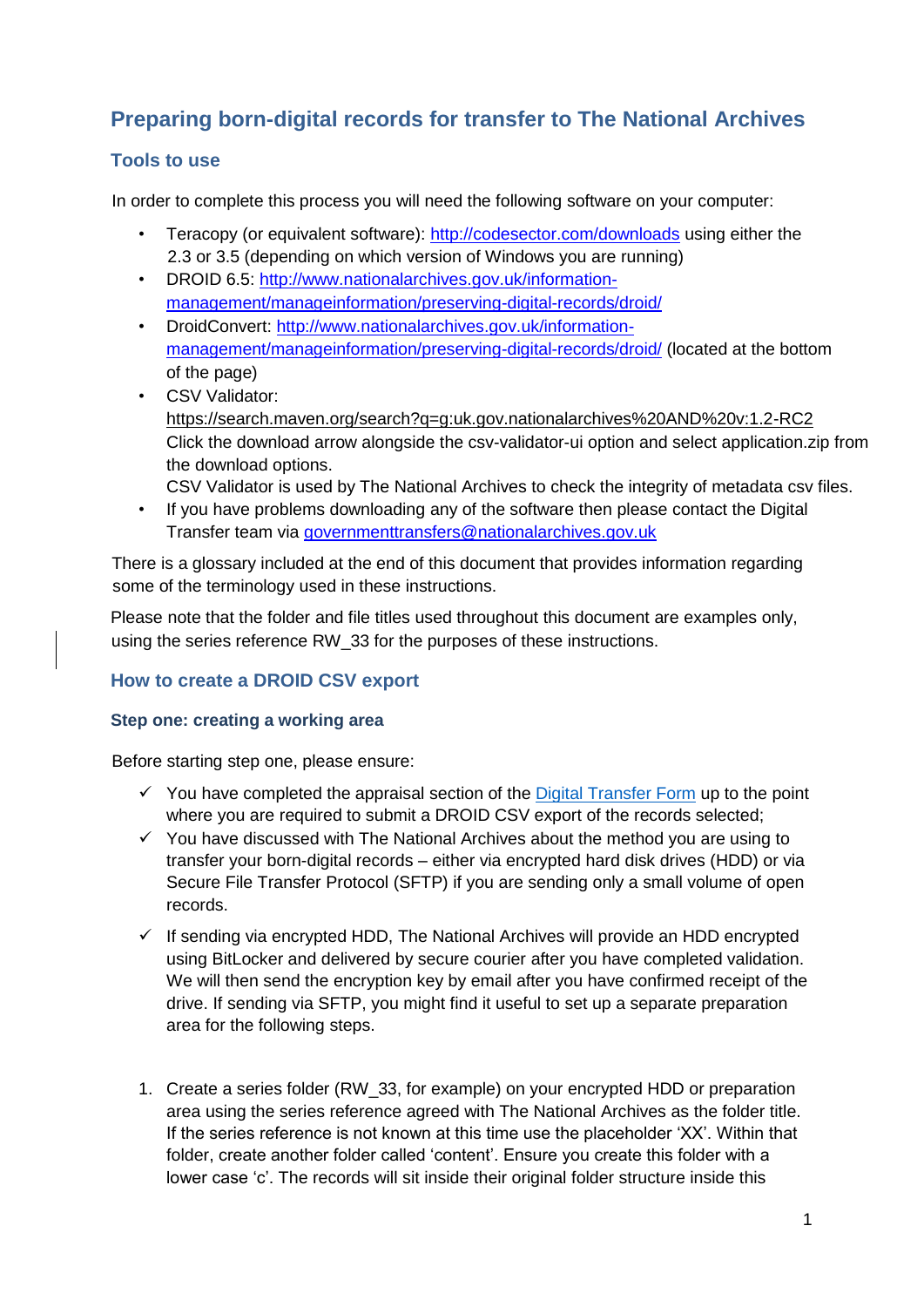'content' folder, the metadata files you create will sit alongside the content folder rather than inside it;

- 2. Use Teracopy (or equivalent software) to copy all the folders and files that will be part of your transfer into the content folder. Teracopy ensures that the dates of the records as well as other metadata remain unchanged during the transfer process and there is no corruption in copying;
- 3. Once you have set this up it is vital that you **only work on your HDD or preparation area**. Where the files are located becomes important later in the process, so ensure that you run DROID and complete all the below steps on the files in the content folder on your HDD or preparation area.



#### Example of folder structure on hard drive/preparation area

**If you have more than one HDD, you will need to take all of the steps below for each HDD (this is known as a 'batch') separately.** Please be aware that all metadata naming should reflect to which 'batch' it relates. So if your first HDD contains batch 1, all metadata filenames should end 'B001', likewise your second HDD is batch 2, so all metadata filenames should end 'B002' and so on.

#### **Step two: generating an initial DROID CSV export**

- 1. Open DROID. To run, double click on the Windows batch file 'droid.bat' (.bat extension may not display);
- 2. Ensure that the option to create a SHA-256 checksum is active. To do this, select Tools > Preferences and ensure that the 'Generate hash for each file using sha256' box has been ticked. If it is giving the option to create an 'md5' checksum instead of 'sha256', open the drop down box to select 'sha256'. If this option is not active yet then select it. Tick the box and then open a new profile window to ensure that this preference has been enabled;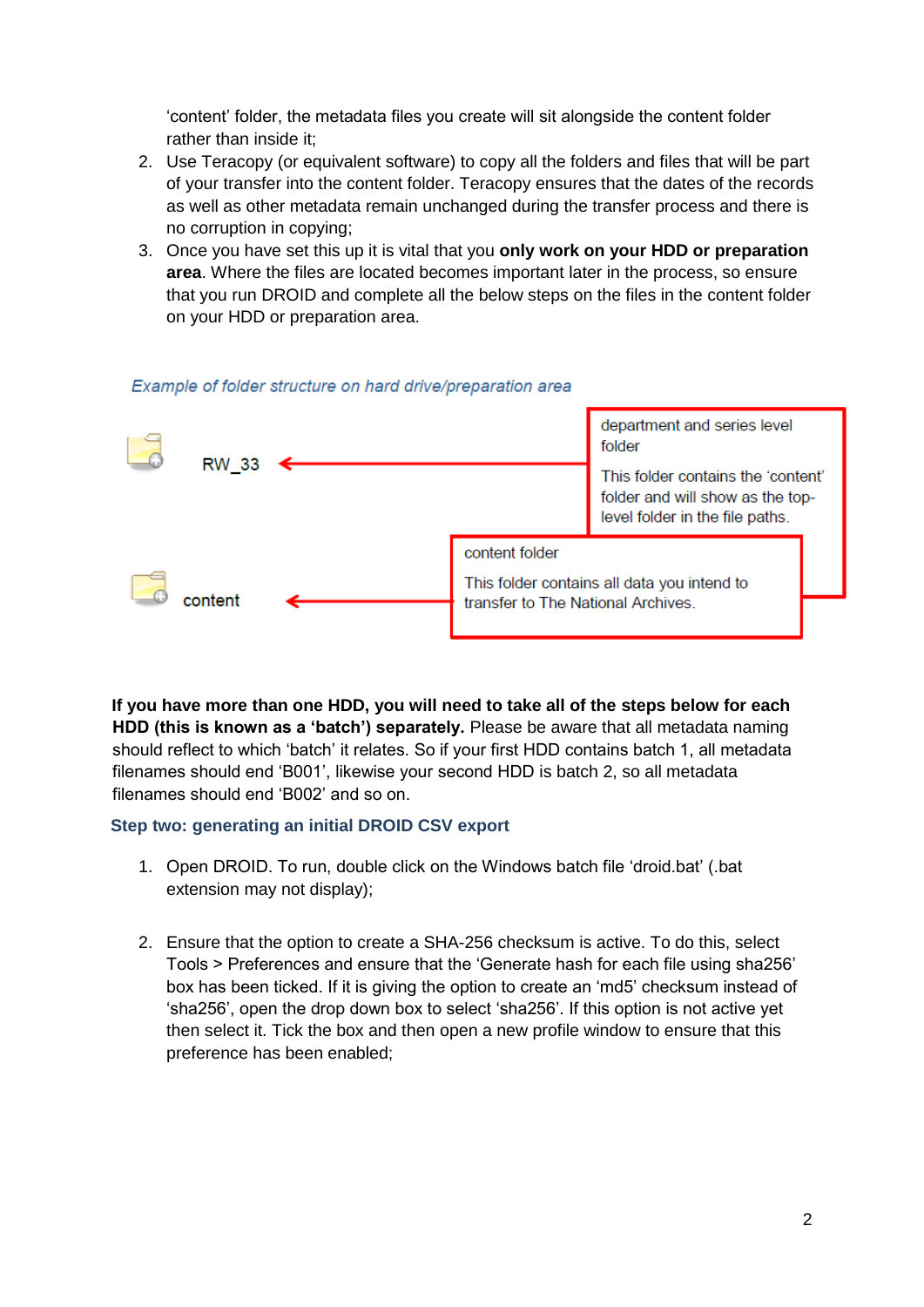| <b>操</b> Preferences |  |
|----------------------|--|
|----------------------|--|

| Binary Signature File                                                                                   | DROID_SignatureFile_V93                                                                                                                                                                                                                                                                                                                                                                 |                                                                       |
|---------------------------------------------------------------------------------------------------------|-----------------------------------------------------------------------------------------------------------------------------------------------------------------------------------------------------------------------------------------------------------------------------------------------------------------------------------------------------------------------------------------|-----------------------------------------------------------------------|
|                                                                                                         | Container Signature File container-signature-20171130                                                                                                                                                                                                                                                                                                                                   |                                                                       |
| ○ Generate hash for each file using<br>A negative value means unlimited scanning.<br>Default throttle 0 | Analyse contents of archive files (zip, tar, gzip, rar, 7zip, iso, bzip2)<br>Analyse contents of web archive files (arc, warc)<br>sha256<br>Maximum bytes to scan at the start and end of thes.<br>Match extensions if no other signatures defined.<br>◯ Match extensions against all known extensions.<br>milliseconds<br>Changes will only take effect after a new profile is created | $-1$                                                                  |
|                                                                                                         |                                                                                                                                                                                                                                                                                                                                                                                         | Tick the box for<br>'Generate hash<br>for each file using<br>sha256'. |
|                                                                                                         |                                                                                                                                                                                                                                                                                                                                                                                         |                                                                       |

3. Select the green 'Add' icon on the main screen (as seen in the diagram below). This will open Windows Explorer. At this point, navigate to and select the 'content' folder as shown in the image below. Once you have selected the folder, it will then appear on the main DROID screen. Click 'OK';

3

 $\times$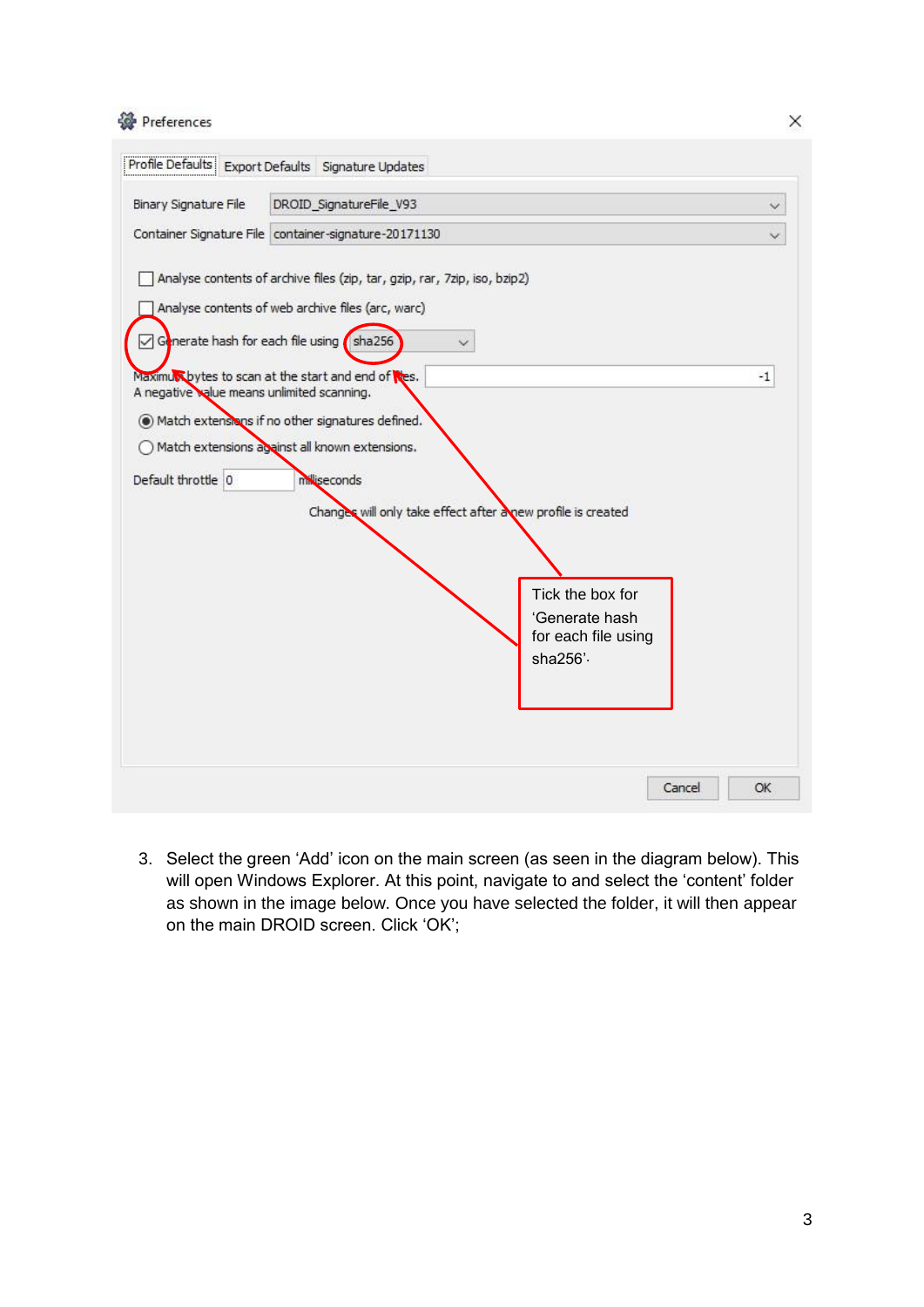| 'Add' icon<br><b>後</b> DROID v6.4<br>File Edit Run Filter Report Tools Help                                                                               |                                                                          |                                                                                                                                                                                                                                                                                                      | 'Start' icon                                                                                      |         |           |                                                                                                                                                                                                                                                                                                                                                                                                                                                                                                                                | ×<br>$\Box$        |
|-----------------------------------------------------------------------------------------------------------------------------------------------------------|--------------------------------------------------------------------------|------------------------------------------------------------------------------------------------------------------------------------------------------------------------------------------------------------------------------------------------------------------------------------------------------|---------------------------------------------------------------------------------------------------|---------|-----------|--------------------------------------------------------------------------------------------------------------------------------------------------------------------------------------------------------------------------------------------------------------------------------------------------------------------------------------------------------------------------------------------------------------------------------------------------------------------------------------------------------------------------------|--------------------|
| New Open Save Export<br>Untitled-1 x<br>$\triangle$ Resource Extension<br>Select resources                                                                | Add<br>emove<br>Size                                                     | Star<br>ause<br>Last modif Ids                                                                                                                                                                                                                                                                       | Filter On<br>Report<br>Format                                                                     | Version | Mime type | PUID                                                                                                                                                                                                                                                                                                                                                                                                                                                                                                                           | Method<br>$\times$ |
| Folders<br><b>Desktop</b><br>El Libraries<br>This PC<br><b>E</b> Network<br>content<br>田<br>Young, Paul<br>田<br>冃<br>content<br>E<br>田-<br>$\overline{+}$ | <b>Emergency Response</b><br>Workflows<br>Sample Data for Digital Skills | Name<br>Workflows<br>base_de_donnees.png<br><b>BBC</b> article. JPG<br><b>BIS.JPG</b><br>will delivery-form-digital.doc<br>■ Draft DDRO 05.docx<br><b>DTP.docx</b><br>Gateways.ppt<br>MISMATCH.txt<br>nord-lead-viewer.mxf<br>Δ<br><b>DE Presentation.pptx</b><br>SKOS - Bing Images.mht<br>Zero.txt | Emergency Response Team<br>Digital Transfer training email .msg<br>图a) tech_acq_metadata_vmUNKNOW | Size    |           | Last Modified<br>05-Jun-2018 16:47:41<br>06-Jun-2018 09:33:12<br>161.2 KB 21-Jan-2015 10:40:28<br>76 KB 08-Oct-2014 08:42:40<br>15.7 KB 20-Nov-2014 08:49:52<br>136.5 KB 16-Jun-2014 13:53:54<br>38.5 KB 13-Sep-2016 07:18:36<br>21.2 KB 10-Mar-2015 10:28:04<br>68.6 KB 17-Sep-2014 09:47:42<br>436 KB 28-Jul-2014 13:36:00<br>0 bytes 05-Jun-2018 16:48:42<br>1.1 MB 11-Sep-2013 09:27:30<br>681.5 KB 07-Aug-2015 10:04:40<br>479.6 KB 23-Jun-2014 07:36:24<br>173.7 KB 07-May-2015 15:00:08<br>0 bytes 05-Jun-2018 16:49:11 |                    |
| $\overline{\phantom{a}}$<br>Selected resources                                                                                                            | $\mathcal{P}$<br>"content"<br><b>□</b> Include sub-folders               |                                                                                                                                                                                                                                                                                                      |                                                                                                   |         |           |                                                                                                                                                                                                                                                                                                                                                                                                                                                                                                                                | OK<br>Cancel       |

- 4. Press the 'Start' icon to run DROID (this will turn blue after you click 'OK');
- 5. Once DROID has finished running, you will be able to export the results as a CSV file. To do this, first select the 'Export' icon and tick the box labelled 'Untitled-n' (with 'n' representing the profile you wish to export, here '-2'). Ensure the encoding at the bottom is set to UTF 8. Then, click 'Export profiles'. You will then have the option to save the export.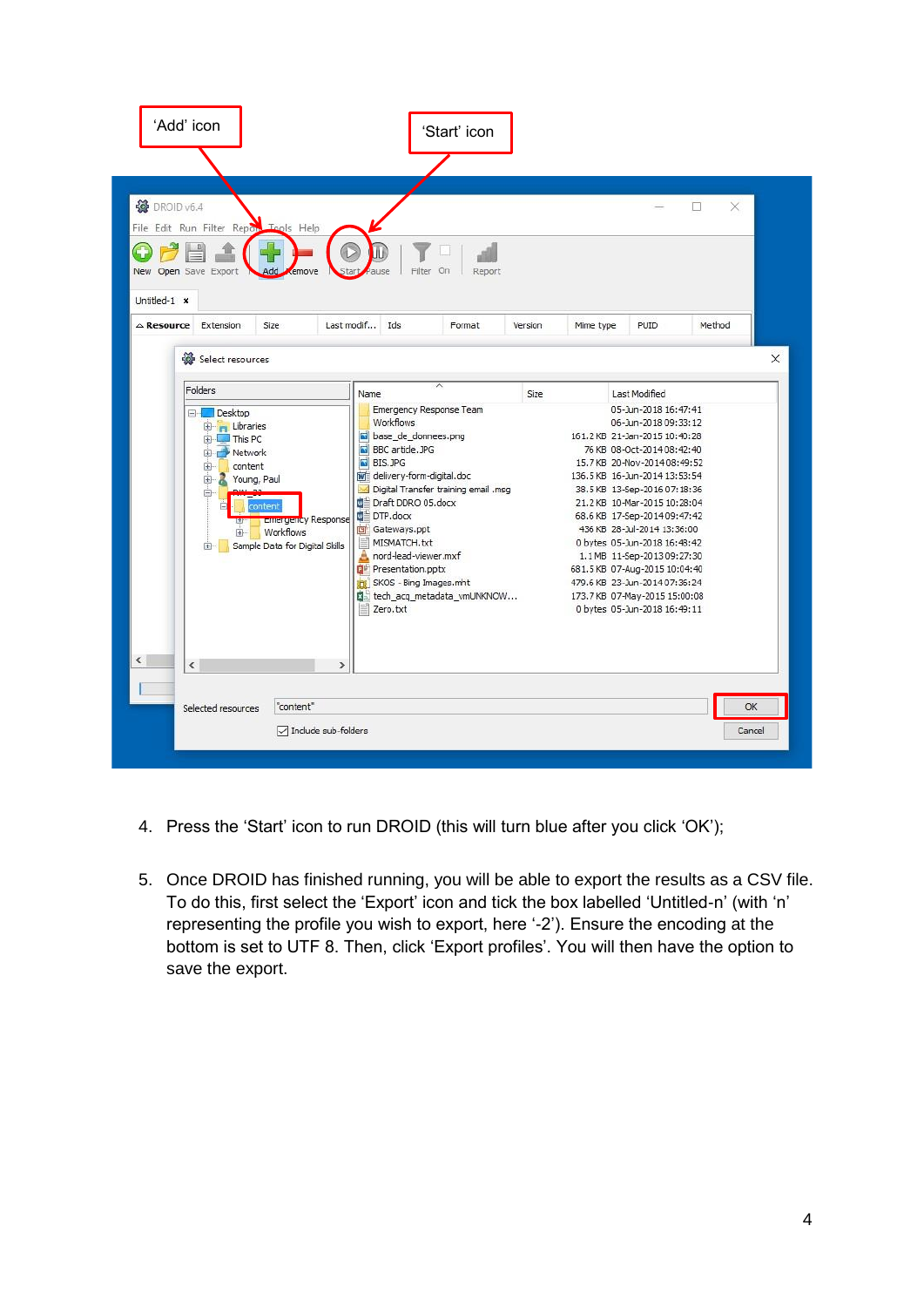| 'Export' icon                         |                                                                  |                                         |                    |
|---------------------------------------|------------------------------------------------------------------|-----------------------------------------|--------------------|
|                                       |                                                                  |                                         |                    |
| <b>谷</b> DROID vt                     |                                                                  |                                         | $\Box$<br>$\times$ |
|                                       | File Edit Run Fire Report Tools Help                             |                                         |                    |
| C<br>New Open Save Export             | ⅏<br>Start Pause   Filter On<br>Add Remove<br>Report             |                                         |                    |
| Untitl<br>Untitled-1 $\times$         | Export profiles                                                  | ×                                       |                    |
| $\triangle$ Resource Exter<br>田 C:\Te | Select profiles for export                                       |                                         | Method             |
|                                       | Untitled-2                                                       |                                         |                    |
|                                       | Untitled-1                                                       |                                         |                    |
|                                       |                                                                  |                                         |                    |
|                                       |                                                                  |                                         |                    |
|                                       |                                                                  |                                         |                    |
|                                       |                                                                  |                                         |                    |
|                                       |                                                                  |                                         |                    |
|                                       |                                                                  |                                         |                    |
|                                       | One row perfle.<br>$\bigcirc$ One row per format identification. |                                         |                    |
|                                       | Export profiles<br>Encoding:<br>UTF 8<br>$\checkmark$            | Cancel                                  |                    |
|                                       |                                                                  |                                         |                    |
|                                       |                                                                  |                                         |                    |
|                                       |                                                                  |                                         |                    |
| $\leq$                                |                                                                  |                                         | ×.                 |
|                                       |                                                                  |                                         |                    |
|                                       |                                                                  |                                         |                    |
|                                       |                                                                  |                                         |                    |
|                                       | Ensure the coding is set                                         | Export profiles in<br>order to save the |                    |
| to UTF 8.                             |                                                                  | report.                                 |                    |
|                                       |                                                                  |                                         |                    |
|                                       |                                                                  |                                         |                    |
|                                       |                                                                  |                                         |                    |

6. Save a copy named 'DROID Export.csv'. Send a copy of the 'DROID Export.csv' to your Digital Transfer Adviser (via governmenttransfers@nationalarchives.gov.uk or direct email). This helps us with our preservation planning. It also allows us to review the data and provide feedback on any actions required prior to transfer.

#### **Step three: generating final DROID export**

Before starting step three, please ensure:

 $\checkmark$  You have received feedback on the initial DROID CSV export from your Digital Transfer Adviser.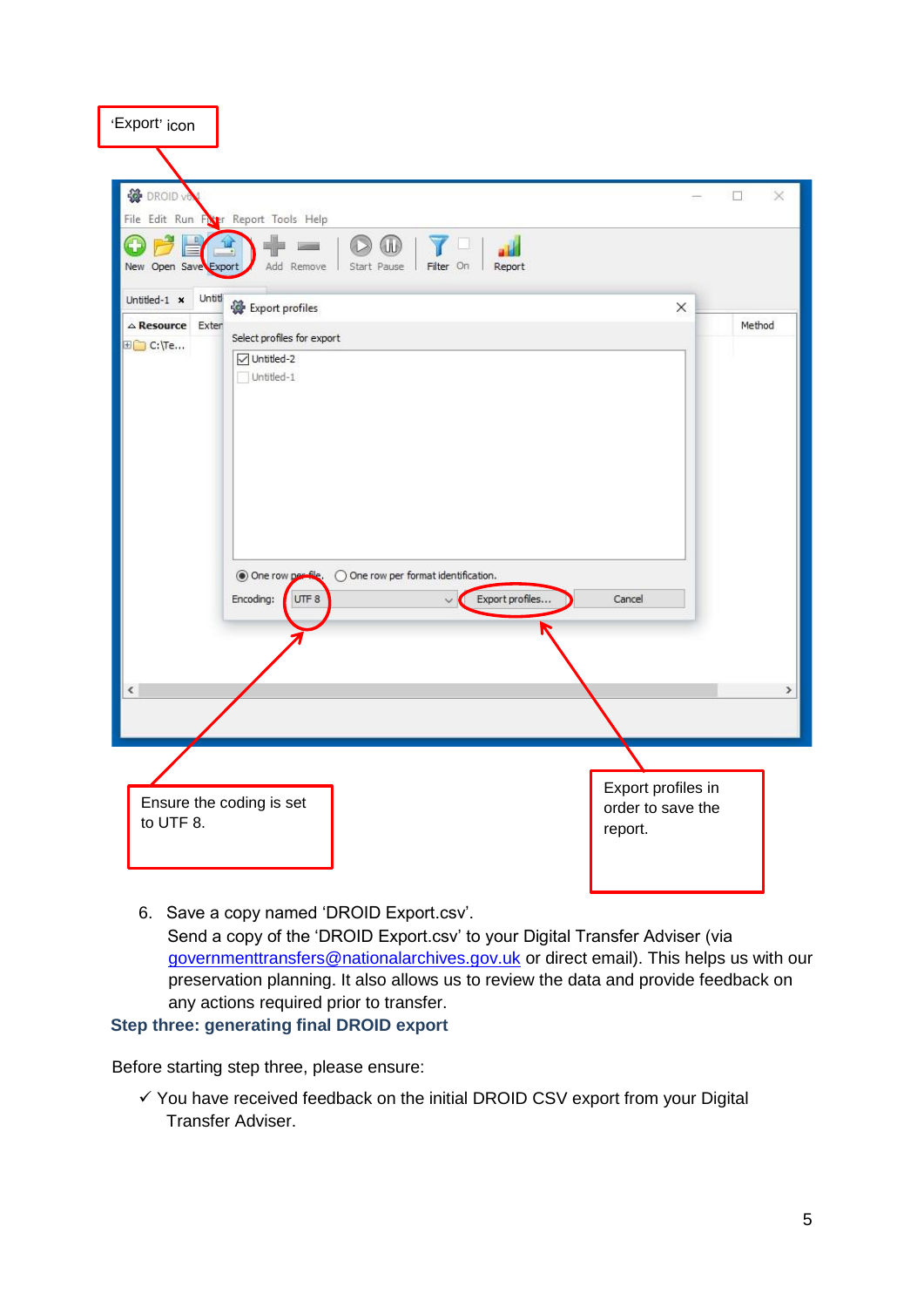- 1. Carry out any amendments required from initial feedback of DROID export (e.g. deleting zero byte files, unpacking zip files, deleting thumbs.db files);
- 2. If there were any amendments, run DROID over the files again using the process described in step two.and create an export CSV.
- 3. For the purposes of these instructions, we will refer to the DROID export (either the original if unchanged, or your latest version if changes were made) as 'DROID Final.csv'. This will be the DROID export which you should use to complete your metadata csv.
- 4. If there are no amendments then you can move on to step four using the original 'DROID Export.csv';

### **How to create, generate and validate the metadata CSV files**

#### **Step four: use** *DroidConvert* **to transform 'DROID Final.csv' to metadata CSV template**

The script DroidConvert will take the 'DROID Final.csv' and convert it into the default fields for The National Archives metadata, and populate the standard fields.

1. Double click on 'DroidConvert.bat'. This will open a window that looks like the image below;



2. Drag the 'DROID Final.csv' into the window, this will generate the filepath to the DROID final csv in the terminal window. Once added press the 'Enter' or 'Return' key;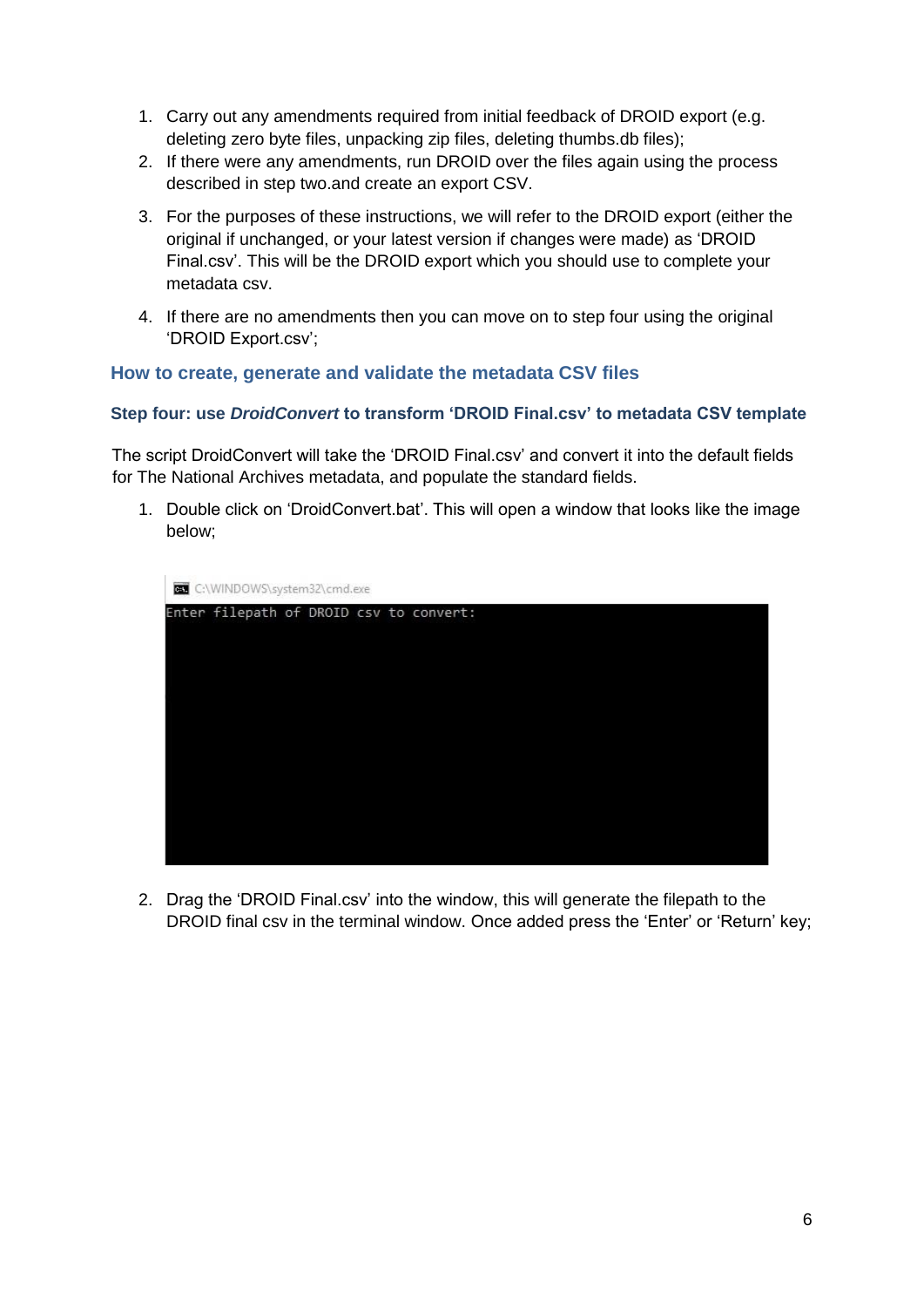

- 3. The script will then ask if 'Metadata includes descriptions y/n?'. If you wish to provide descriptive metadata then enter 'y'. This will then add in the required metadata columns for descriptions. If you do not have any descriptive metadata to add in then enter 'n';
- 4. The script will then ask whether 'All files are open'. If all of the files in the collection are open press 'y'. If some or all of the files are closed, press 'n'. Once added press enter. If the majority of the files are open and only some are closed, you may want to choose 'y' and then change the metadata manually for the closed records;
- 5. Press any key to exit the script. This will create the output file, which is called 'DroidConvertoutput\_DROID Final.csv'. This will be saved in the same folder that contains 'DroidConvert.bat';



6. You should now have your DROID data and all of your metadata headings in your metadata CSV template. Save this on your HDD or in your preparation area. If this is an accrual and you already have a schema file, you can name this using the same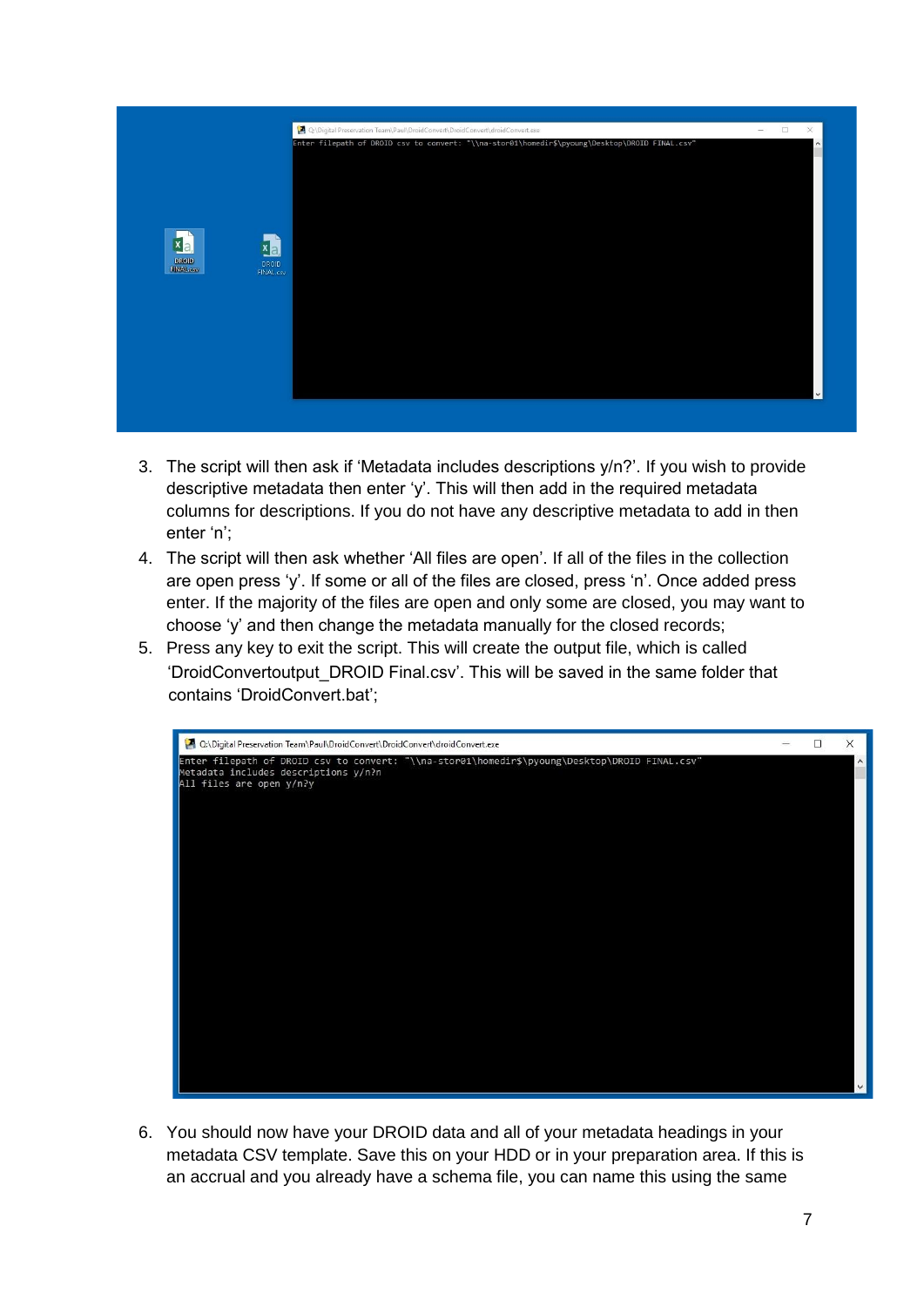convention ('metadata\_[schema version number]\_[series code][Year of transfer][batch number].csv', e.g. **metadata\_v16\_RW33Y18HB001.csv**). If you have not received this yet you can remove the schema version number, e.g. **metadata\_RW33Y18HB001.csv.** If sending multiple batches the batch number at the end of the file name will change depending on which batch you are working with. You are now ready to start filling in any remaining metadata.

#### **Step five: completing the metadata CSV template**

- 1. The columns 'identifier', 'file\_name', 'folder', 'date\_last\_modified' and 'checksum' should now contain metadata generated by DROID and do not require any further changes to be made;
- 2. For the final three columns, DroidConvert will have populated these with the default entries, as displayed below. If your metadata requires different entries (e.g. 'Welsh Public Record'), please discuss these with your Digital Transfer Adviser;

| <b>Heading</b>   | <b>Default Entries</b>       |
|------------------|------------------------------|
| rights_copyright | 'Crown Copyright'            |
| legal_status     | 'Public Record(s)'           |
| held_by          | 'The National Archives, Kew' |

- 3. If all of your files are open, then DroidConvert should have populated the seven columns containing closure information (or nine columns, if metadata includes descriptions). These do not require any further editing. If there are closed files then you should edit these manually using the guidance in Appendix A;
- 4. If your metadata contains descriptive metadata, you can add this in the 'description' column. If you have multiple columns of additional metadata you wish to add, please discuss this with your Digital Transfer Adviser;
- 5. If you have redacted material included within your records please contact your Digital Transfer Adviser to receive guidance for populating metadata for redacted records;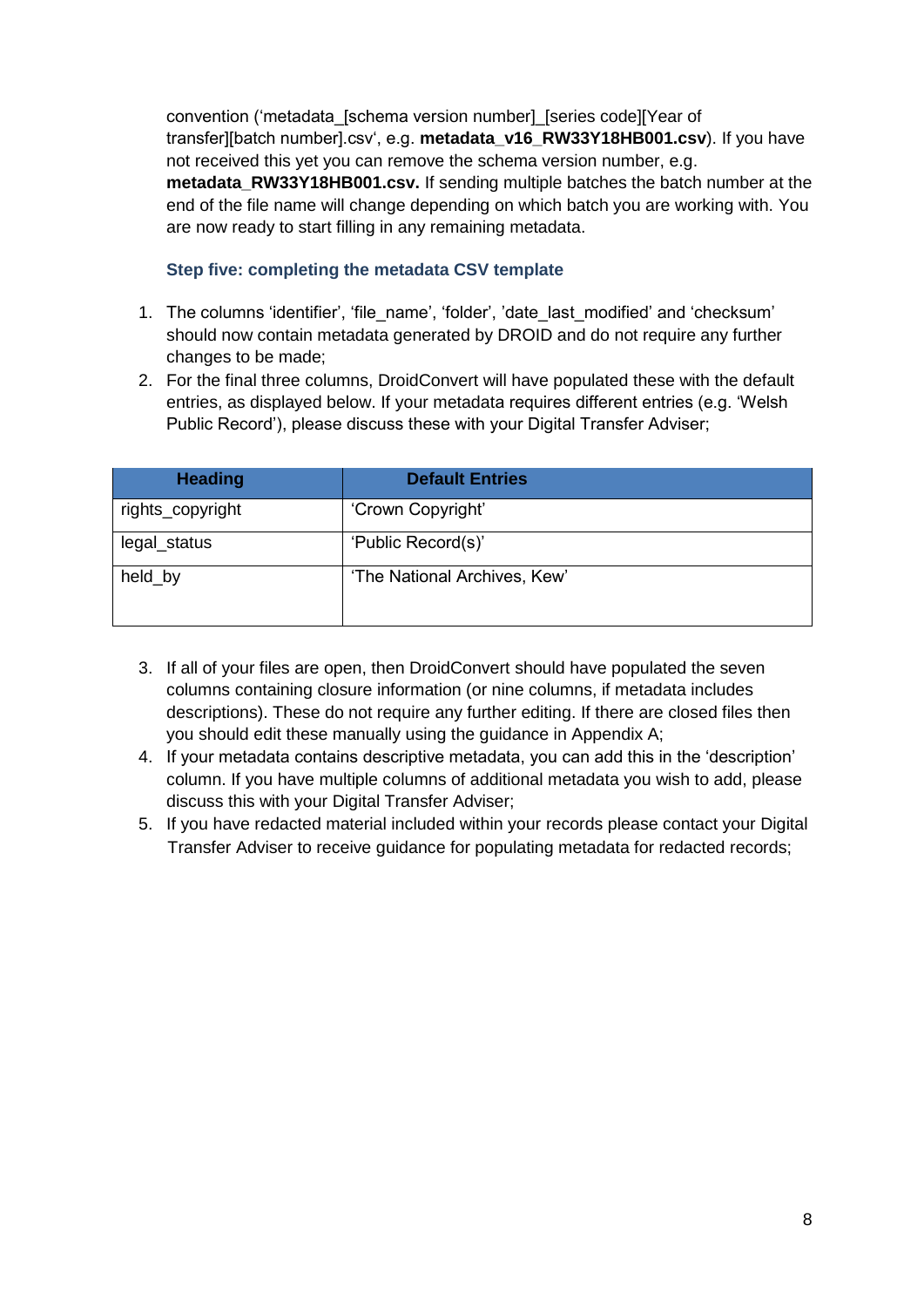| $X = -1$<br>File                            | Home                                                   |                 |                                            | Intert Page Layout Formulas Data Review View         |                                                      | Digital Records Transfer (DR) Pilot - Metadata CSV File - WA12 (wA21815356) csv [Read-Only] - Microsoft Exce |                     |          |            |                                                      |                |                      |                        | 中<br>$-53$<br>$\Rightarrow$<br>$\circ$ $2 = 5$ $x$ |
|---------------------------------------------|--------------------------------------------------------|-----------------|--------------------------------------------|------------------------------------------------------|------------------------------------------------------|--------------------------------------------------------------------------------------------------------------|---------------------|----------|------------|------------------------------------------------------|----------------|----------------------|------------------------|----------------------------------------------------|
| % Cut                                       |                                                        | Arial           | $-12 - A^2$                                |                                                      |                                                      | - Wrap Text                                                                                                  | General             |          |            |                                                      | ÷.             | R<br>ш               | Σ AutoSum              | m                                                  |
|                                             | - 1 Copy *                                             |                 |                                            |                                                      |                                                      |                                                                                                              |                     |          | 上线         |                                                      |                |                      | g Fill -               |                                                    |
| Paste                                       | Format Painter                                         | $B$ $I$ $U$ $-$ | $\mathbb{H}$ - $\mathbb{C}$ - $\mathbb{A}$ |                                                      | 读读                                                   | - A Merge & Center -                                                                                         | $-96$               | 1:42 :52 |            | Conditional Format<br>Formatting = as Table = Styles | Cell           | Insert Delete Format | $\angle$ Clear -       | Sort & Find &<br>Filter - Select -                 |
| Clipboard                                   |                                                        |                 | Font                                       |                                                      | Alignment                                            |                                                                                                              |                     | Number   |            | <b>Styles</b>                                        |                | Cells                |                        | Editing                                            |
|                                             | T15                                                    | $\cdot$ (       |                                            | Welsh Public Record                                  |                                                      |                                                                                                              |                     |          |            |                                                      |                |                      |                        |                                                    |
|                                             |                                                        |                 |                                            |                                                      |                                                      |                                                                                                              |                     |          |            |                                                      |                |                      |                        |                                                    |
|                                             | $\Omega$<br>R                                          | $\mathbf{s}$    | т                                          | Ш                                                    | v                                                    | w                                                                                                            |                     |          |            | AA                                                   | A <sub>B</sub> | AC                   | <b>AD</b>              | <b>AE</b>                                          |
|                                             | description description closure_typlegal_statu held_by |                 |                                            |                                                      |                                                      |                                                                                                              |                     |          |            |                                                      |                |                      |                        |                                                    |
| TRUE                                        |                                                        | close Save As   |                                            |                                                      |                                                      |                                                                                                              |                     |          |            |                                                      | $ ?  \times  $ |                      |                        |                                                    |
|                                             | TRUE                                                   | close           |                                            | My Documents                                         |                                                      |                                                                                                              |                     |          |            | $\circledcirc$                                       |                |                      |                        |                                                    |
|                                             | TRUE                                                   | close           | Save in:                                   |                                                      |                                                      |                                                                                                              |                     |          |            | ∙                                                    | <b>EXAMI</b>   |                      |                        |                                                    |
|                                             | TRUE                                                   | close           |                                            | Downloads<br>My Data Sources                         |                                                      |                                                                                                              |                     |          |            |                                                      |                |                      |                        |                                                    |
| 2345678910                                  | TRUE                                                   | close           | п                                          | My Music                                             |                                                      |                                                                                                              |                     |          |            |                                                      |                |                      |                        |                                                    |
|                                             | TRUE                                                   | close           | iShare                                     | My Pictures                                          |                                                      |                                                                                                              |                     |          |            |                                                      |                |                      |                        |                                                    |
|                                             | TRUE                                                   | close           |                                            | My Videos                                            |                                                      |                                                                                                              |                     |          |            |                                                      |                |                      |                        |                                                    |
|                                             | TRUE                                                   | close           | B                                          | RECYCLER                                             |                                                      |                                                                                                              |                     |          |            |                                                      |                |                      |                        |                                                    |
|                                             | TRUE                                                   | close           | Recent                                     | Roxio                                                |                                                      |                                                                                                              |                     |          |            |                                                      |                |                      |                        |                                                    |
|                                             | TRUE                                                   | close           |                                            |                                                      |                                                      |                                                                                                              |                     |          |            |                                                      |                |                      |                        |                                                    |
| $\frac{11}{12}$<br>$\frac{13}{14}$          | TRUE                                                   | close           | C                                          |                                                      |                                                      |                                                                                                              |                     |          |            |                                                      |                |                      |                        |                                                    |
|                                             | TRUE<br>TRUE                                           | close           | Desktop                                    |                                                      |                                                      |                                                                                                              |                     |          |            |                                                      |                |                      |                        |                                                    |
|                                             |                                                        | close           |                                            |                                                      |                                                      |                                                                                                              |                     |          |            |                                                      |                |                      |                        |                                                    |
| 15                                          | TRUE                                                   | close           | ۵                                          |                                                      |                                                      |                                                                                                              |                     |          |            |                                                      |                |                      |                        |                                                    |
|                                             | TRUE                                                   | close           | My Documents                               |                                                      |                                                      |                                                                                                              |                     |          |            |                                                      |                |                      |                        |                                                    |
|                                             | TRUE                                                   | close           |                                            |                                                      |                                                      |                                                                                                              |                     |          |            |                                                      |                |                      |                        |                                                    |
|                                             | <b>TRUE</b><br>TRUE                                    | close<br>close  | Ç.                                         |                                                      |                                                      |                                                                                                              |                     |          |            |                                                      |                |                      |                        |                                                    |
|                                             | <b>TRUE</b>                                            | close           | dawes) on                                  |                                                      |                                                      |                                                                                                              |                     |          |            |                                                      |                |                      |                        |                                                    |
|                                             | TRUE                                                   |                 | HX.061                                     |                                                      |                                                      |                                                                                                              |                     |          |            |                                                      |                |                      |                        |                                                    |
|                                             | TRUE                                                   | close<br>close  |                                            | File pame:                                           |                                                      |                                                                                                              |                     |          |            |                                                      | z.             |                      |                        |                                                    |
|                                             | TRUE                                                   | close           | <b>KALL Richmond</b>                       | Save as type:                                        | CSV (Com                                             | na delimited) (*.csv)                                                                                        |                     |          |            |                                                      | U              |                      |                        |                                                    |
|                                             | TRUE                                                   | close           |                                            |                                                      | Excel 97-2 03 Template (*.xlt)                       |                                                                                                              |                     |          |            |                                                      |                |                      |                        |                                                    |
|                                             | TRUE                                                   | close           |                                            |                                                      | Text (Tab a limited) (*.bxt)<br>Unicode Text (*.bxt) |                                                                                                              |                     |          |            |                                                      | Ä              |                      |                        |                                                    |
|                                             | TRUE                                                   | clos            | Tools                                      |                                                      |                                                      |                                                                                                              |                     |          |            |                                                      | Cancel         |                      |                        |                                                    |
|                                             | TRUE                                                   |                 |                                            | closed_for Welsh Pub The Natesy (commande by Welcow) |                                                      | SML Spreadshet 2003 (*.xml)<br>Microsoft Excel SQVS Worldbook (*.                                            |                     |          |            |                                                      |                |                      |                        |                                                    |
|                                             | <b>TRUE</b>                                            |                 |                                            | closed for Welsh Pub The National Archives, Kew      |                                                      |                                                                                                              |                     |          |            |                                                      |                |                      |                        |                                                    |
|                                             | TRUE                                                   |                 |                                            | closed_for Welsh Pub The National Archives, Kew      |                                                      |                                                                                                              |                     |          |            |                                                      |                |                      |                        |                                                    |
|                                             | TRUE                                                   |                 |                                            | closed for Welsh Pub The National Archives, Kew      |                                                      |                                                                                                              |                     |          |            |                                                      |                |                      |                        |                                                    |
|                                             | <b>TRUE</b>                                            |                 |                                            | closed for Welsh Pub The National Achives, Kew       |                                                      |                                                                                                              |                     |          |            |                                                      |                |                      |                        |                                                    |
|                                             | TRUE                                                   |                 |                                            | closed for Welsh Pub The National Archives, Kew      |                                                      |                                                                                                              |                     |          |            |                                                      |                |                      |                        |                                                    |
|                                             | TRUE                                                   |                 |                                            | closed for Welsh Pub The National Archives, Kew      |                                                      |                                                                                                              |                     |          |            |                                                      |                |                      |                        |                                                    |
| 1617181920212223242528272829303132333343538 | TRUE                                                   |                 |                                            | closed for Welsh Pub The Nation I Archives, Kew      |                                                      |                                                                                                              |                     |          |            |                                                      |                |                      |                        |                                                    |
|                                             | TRUE                                                   |                 |                                            | closed_for Welsh Pub The National Archives, Kew      |                                                      |                                                                                                              |                     |          |            |                                                      |                |                      |                        |                                                    |
|                                             | TRUE                                                   |                 |                                            | closed_for Welsh Pub The National Archives, Kew      |                                                      |                                                                                                              |                     |          |            |                                                      |                |                      |                        |                                                    |
|                                             | Digital Records Transfer (DRI)                         |                 |                                            |                                                      |                                                      |                                                                                                              |                     |          | 日本         |                                                      |                |                      |                        | m                                                  |
| Ready                                       |                                                        |                 |                                            |                                                      |                                                      |                                                                                                              |                     |          |            |                                                      |                |                      | <b>BE BE BE 100% O</b> | σ                                                  |
|                                             |                                                        | W               | ß.<br>$P_{\rm c}$                          | T                                                    | $\Theta$ Then                                        |                                                                                                              | C Co. Og wal O Eve. |          | The Do Cyl |                                                      | W. Dig.,       | Cot                  | $\mathbf{X}$           | 11:42                                              |
| <b>I</b>                                    |                                                        |                 |                                            |                                                      |                                                      |                                                                                                              |                     |          |            |                                                      |                |                      |                        | $-10$<br>04/02/2015                                |
|                                             |                                                        |                 |                                            |                                                      |                                                      |                                                                                                              |                     |          |            |                                                      |                |                      |                        |                                                    |
|                                             |                                                        |                 |                                            |                                                      |                                                      |                                                                                                              |                     |          |            |                                                      |                |                      |                        |                                                    |
|                                             |                                                        |                 |                                            |                                                      |                                                      |                                                                                                              |                     |          |            |                                                      |                |                      |                        |                                                    |
|                                             |                                                        |                 |                                            |                                                      |                                                      | Ensure you save your completed metadata CSV file as a                                                        |                     |          |            |                                                      |                |                      |                        |                                                    |

**CSV (comma delimited) (\*.CSV file)**. This will ensure that you will be able to validate it with the CSV Validator.

6. Email your completed metadata CSV file to your Digital Transfer Adviser for checking. This will help to reduce the number of errors when you validate your metadata. If this is a new transfer, your Digital Transfer Adviser will send you a schema (.csvs) file. If this is an accruing transfer, your Digital Transfer Adviser will confirm if there are updates to your current schema.

#### **Step six: validating your metadata**

Before starting step six, please ensure:

- $\checkmark$  You have completed the sensitivity review section of the [Digital Transfer Form](https://www.smartsurvey.co.uk/s/BornDigitalTransfer_TheNationalArchives) up to the point where you are required to submit an interim metadata CSV;
- $\checkmark$  You have reviewed your born-digital records and their metadata (file names and descriptions) for sensitivity. The Advisory Council on National Records and Archives has granted all closures applied for and you have completed the closure columns in the metadata CSV;
- $\checkmark$  Your Digital Transfer Adviser has provided you with a schema file (.csvs) and has provided feedback on your metadata CSV.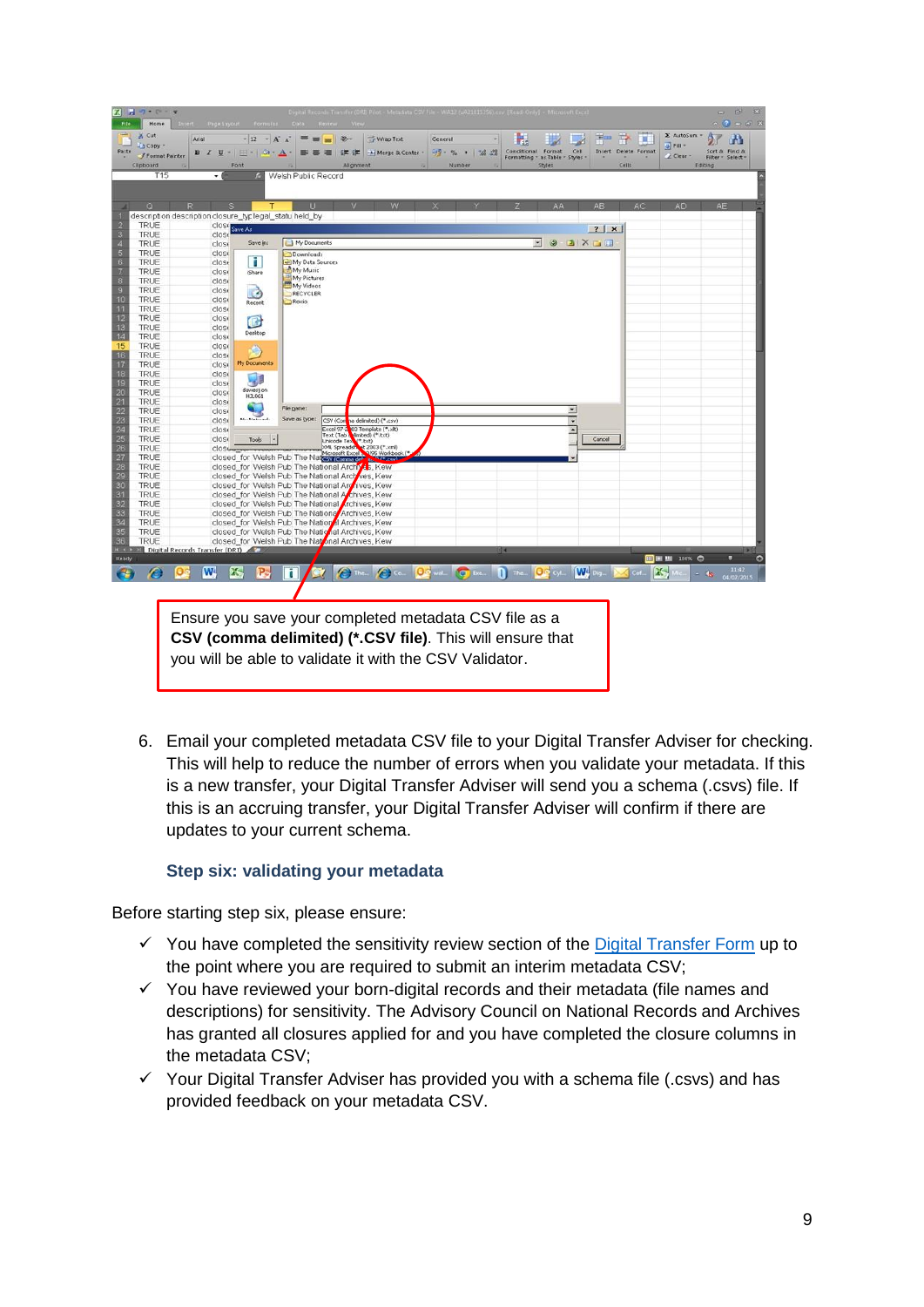- 1. The National Archives will have provided you with a schema, in this example this is called 'metadata\_v16\_RW33Y18HB000.csvs'. Once you have received this, if not done already, you can rename the metadata file to match the filename structure, including the schema version number. In this example this would be 'metadata\_v16\_RW33Y18HB0001csv';
- 2. The metadata schema (.csvs file) provided by your Digital Transfer Adviser should be copied into the HDD or preparation area outside of the content folder;
- 3. In order to run the CSV validator, open the CSV validator folder and select the 'bin' folder and then double click to run either:
	- $\Box$ validate-gui.bat on Windows operating systems,
	- or; D validate-gui shell script on Unix/Linux.

This screen should appear:

| CSV file:        |          |      | $\cdots$  |
|------------------|----------|------|-----------|
| CSV Schema file: |          |      | $\cdots$  |
| <b>Settings</b>  |          |      | $\otimes$ |
|                  | Validate |      |           |
|                  |          |      |           |
|                  |          |      |           |
|                  |          |      |           |
|                  |          |      |           |
|                  |          |      |           |
|                  |          |      |           |
|                  |          |      |           |
|                  |          |      |           |
|                  |          |      |           |
|                  |          |      |           |
|                  |          | Save | Close     |

Click the '…' buttons at the top to navigate to the location of your metadata.csv file and your schema file on the HDD or preparation area.

| ▲ CSV Validator               |                                                      | $\frac{1}{2} \left( \frac{1}{2} \right) \left( \frac{1}{2} \right) \left( \frac{1}{2} \right) \left( \frac{1}{2} \right) \left( \frac{1}{2} \right) \left( \frac{1}{2} \right) \left( \frac{1}{2} \right) \left( \frac{1}{2} \right) \left( \frac{1}{2} \right) \left( \frac{1}{2} \right) \left( \frac{1}{2} \right) \left( \frac{1}{2} \right) \left( \frac{1}{2} \right) \left( \frac{1}{2} \right) \left( \frac{1}{2} \right) \left( \frac{1}{2} \right) \left( \frac$ |
|-------------------------------|------------------------------------------------------|----------------------------------------------------------------------------------------------------------------------------------------------------------------------------------------------------------------------------------------------------------------------------------------------------------------------------------------------------------------------------------------------------------------------------------------------------------------------------|
| CSV file:<br>CSV Schema file: |                                                      |                                                                                                                                                                                                                                                                                                                                                                                                                                                                            |
|                               | Click on these buttons to navigate<br>to your files. | 1.14                                                                                                                                                                                                                                                                                                                                                                                                                                                                       |
|                               |                                                      |                                                                                                                                                                                                                                                                                                                                                                                                                                                                            |

This will open up a standard 'File open' dialogue, allowing you to navigate to and select the relevant files in the file system. In the example below, 'metadata\_v16\_RW33Y18HB001.csv' is the 'CSV file' and 'metadata\_v16\_RW33Y18HB001.csvs' is the 'CSV Schema file'.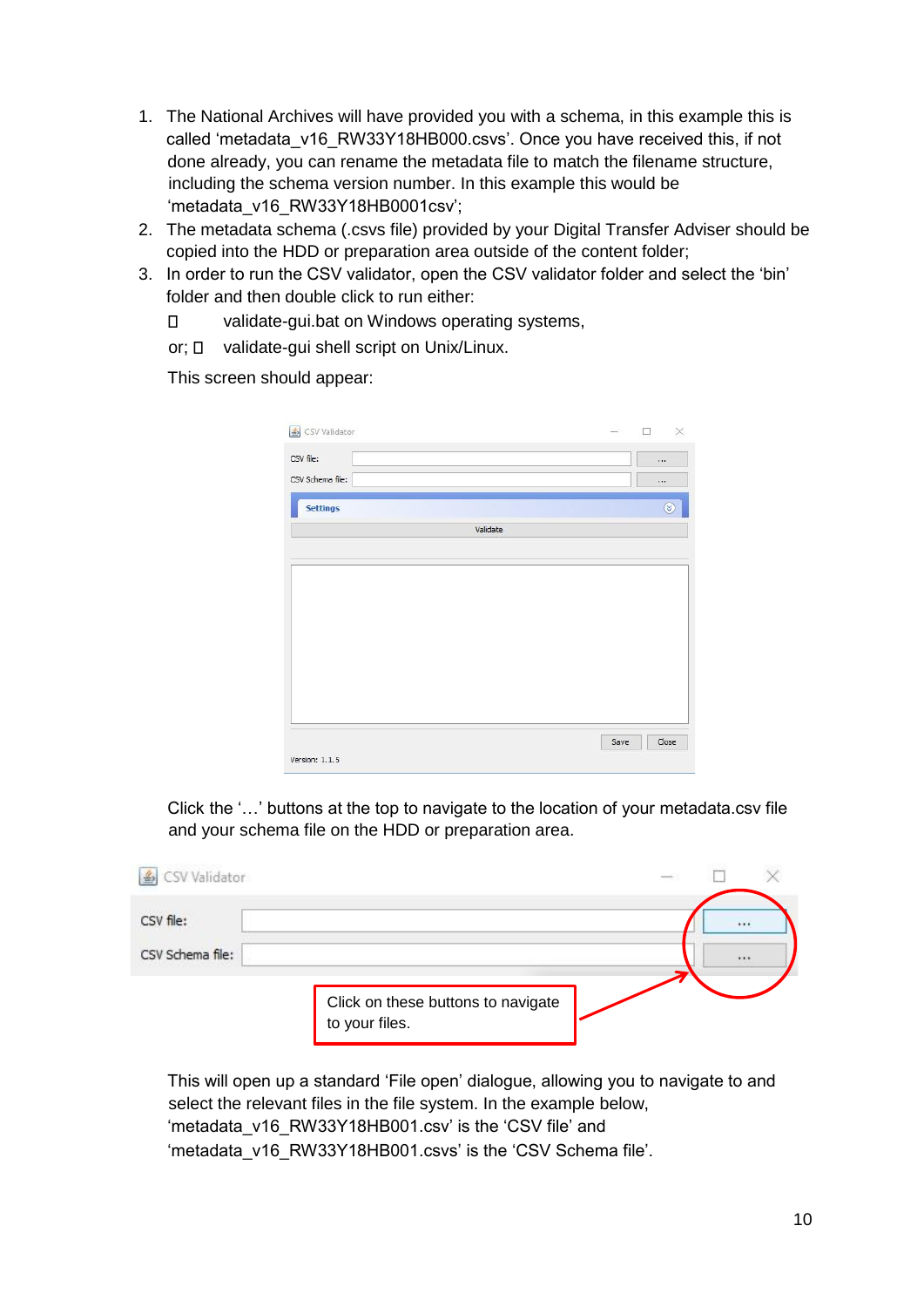| <b><i>L</i></b> Open |                |                                                                     |              |              | ×      |
|----------------------|----------------|---------------------------------------------------------------------|--------------|--------------|--------|
| Look in:             | RW_33          |                                                                     | $\checkmark$ | 2 2 田        |        |
| <b>Recent Items</b>  | content<br>    | 图a) metadata_v16_RW33Y18HB001.csv<br>metadata_v16_RW33Y18HB001.csvs |              |              |        |
| Desktop              |                |                                                                     |              |              |        |
| 麠<br>Documents       |                |                                                                     |              |              |        |
| This PC              |                |                                                                     |              |              |        |
|                      | File name:     |                                                                     |              |              | Open   |
| Network              | Files of type: | All Files                                                           |              | $\checkmark$ | Cancel |

See **Appendix B** for some additional instructions on using the CSV validator and for troubleshooting.

- 4. Once the CSV validator has run it will either show the word PASS in the white text box or it will report errors. Copy any errors into a text editor, save and send to your Digital Transfer Adviser who can advise you how to resolve these errors;
- 5. Once your CSV validator reports a 'PASS' you have completed validation. Be sure to take a screenshot of your PASS screen so that you can email it to your Digital Transfer Adviser;
- 6. Finally, you need to generate a checksum for each metadata CSV file you have completed. Your Digital Transfer Adviser will have supplied you with an application called hash256gen.exe (either via SFTP or on the encrypted HDD). Ensure this is located within the same folder as the metadata CSV. Double click on this application. It will generate a SHA-256 file for the metadata, e.g. 'metadata\_v12\_RW33Y18HB001.csv.sha256'. If sending in multiple batches, you will need to run this so that you create a SHA-256 file for each metadata CSV. This allows us to confirm that no corruption occurs to the file during transfer. If you make any changes to the metadata CSV, you will need to use this application again.
- 7. Put these text files with their respective metadata CSV files and the schema you have used on the HDD or in your preparation area. They should sit in the department and series level folder as shown in the diagram below. Each metadata CSV file should have an accompanying SHA-256 file. (the 'hash256gen.exe' is not required).

11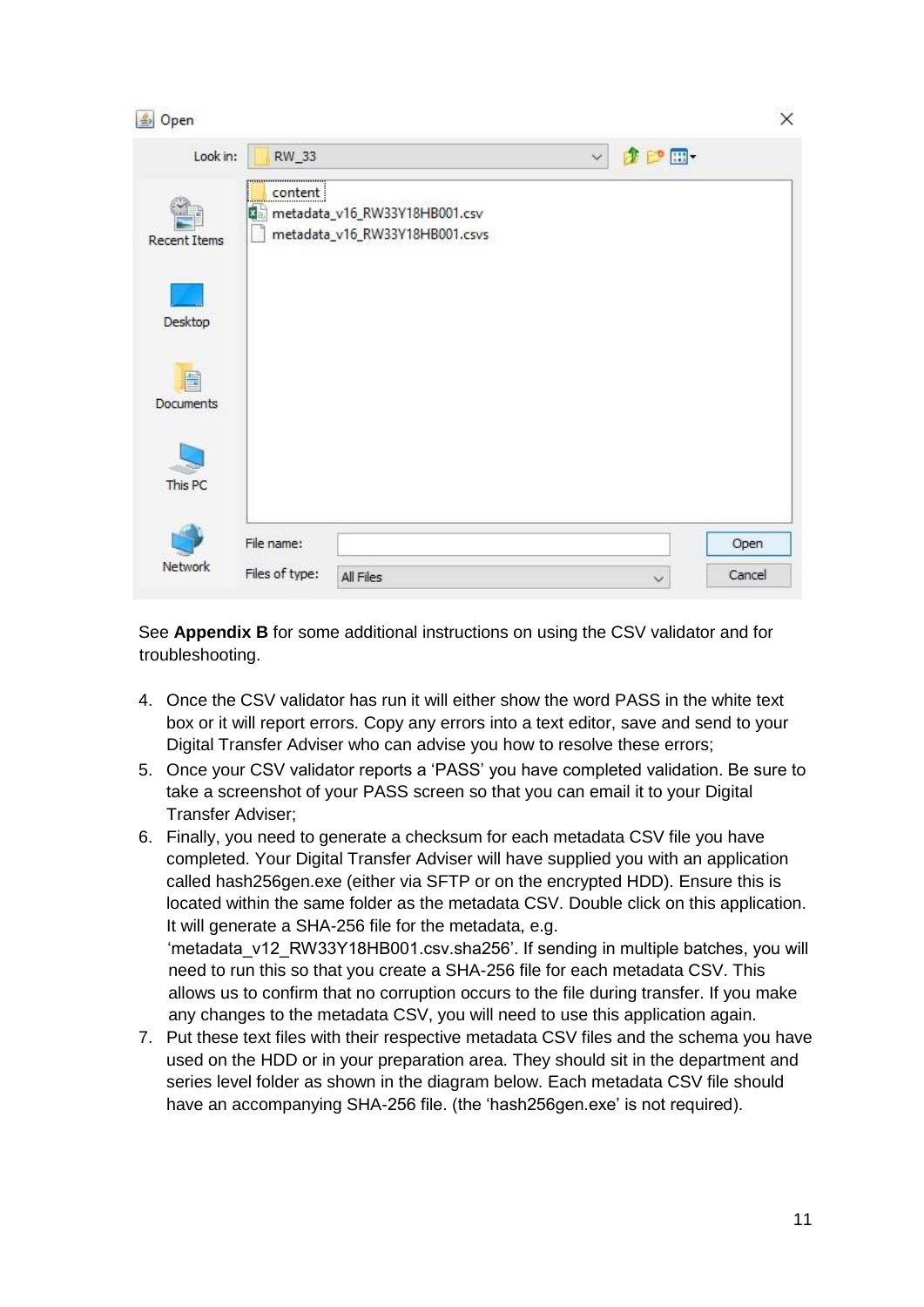

The encrypted HDD with the validated CSV files and the digital records to be transferred is now ready to send to The National Archives. The folder structure on the HDD should replicate the structure show above.

If sending by SFTP please agree with your Digital Transfer Adviser a window for the SFTP to be open and for the transfer to be completed.

Please ensure you do not delete your records or your metadata CSV file until your records are live on Discovery and you are instructed to do so by The National Archives.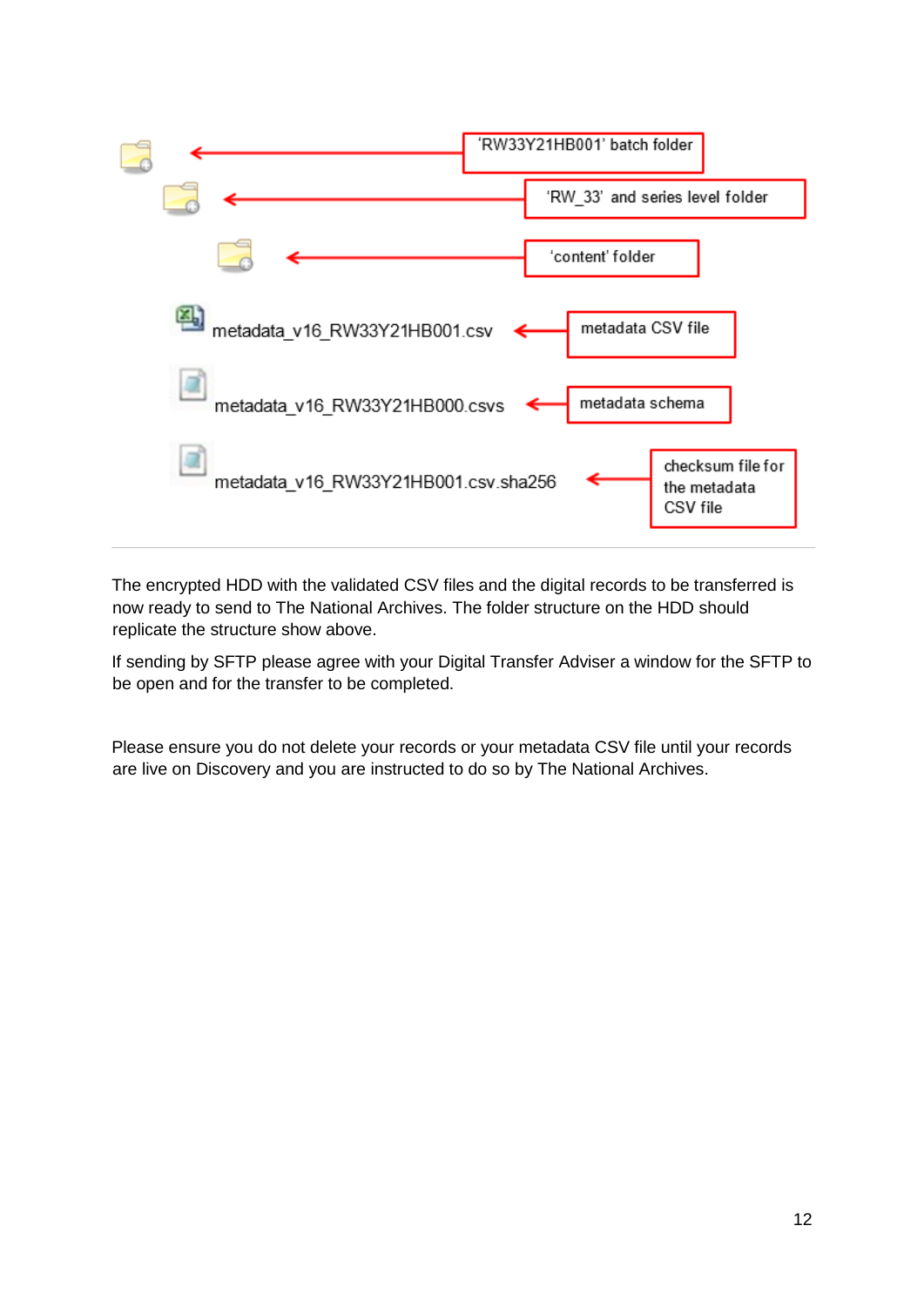# **Appendix A**

To add closure information you can use the table below to see how and when to populate the closure columns. If you are completing for the interim metadata CSV to send to Advisory Council you only need to complete the below closure columns before this can be submitted. Any additional metadata fields do not have to be finalised at that time.

| <b>Heading</b>     | Action you need to take to complete the<br>template                                                                                                                                                                                                                                                                                                                                                                                                                                                              |
|--------------------|------------------------------------------------------------------------------------------------------------------------------------------------------------------------------------------------------------------------------------------------------------------------------------------------------------------------------------------------------------------------------------------------------------------------------------------------------------------------------------------------------------------|
| closure_type       | If the file will be open on transfer, DroidConvert will have<br>included 'open on transfer' in this column.                                                                                                                                                                                                                                                                                                                                                                                                      |
|                    | If the file will be closed on transfer type 'closed for' in this<br>column.                                                                                                                                                                                                                                                                                                                                                                                                                                      |
|                    | All folders are default open, therefore please type<br>'open on transfer' against all rows referring to folders in this<br>column. DroidConvert will have included this for this column.                                                                                                                                                                                                                                                                                                                         |
|                    | Please note that the underscore between all the words must<br>be included in order for the metadata CSV file to validate<br>correctly.                                                                                                                                                                                                                                                                                                                                                                           |
| closure_period     | If the file is open, DroidConvert will have included the<br>number '0' in this column.                                                                                                                                                                                                                                                                                                                                                                                                                           |
|                    | If the Advisory Council has <i>granted closure</i> for this file then<br>type the number of years the file will be closed for, e.g. '30'.                                                                                                                                                                                                                                                                                                                                                                        |
|                    | All folders are default open, therefore type '0' against all<br>rows referring to folders in this column. DroidConvert will<br>have included this for this column.                                                                                                                                                                                                                                                                                                                                               |
| closure_start_date | If the file is open, DroidConvert will have left this column<br>blank.                                                                                                                                                                                                                                                                                                                                                                                                                                           |
|                    | If the Advisory Council has <i>granted closure</i> for this file then<br>the start date should be the same as the date last modified<br>of your record. You should copy and paste this from your<br>date last modified column. If you know the date last modified<br>to be invalid then they can provide a valid record date in an<br>'end_date' column. You should then paste this column data<br>into closure_start_date and the closure period will be<br>calculated from that instead of date last modified. |
|                    | All folders are default open, therefore please leave this<br>column blank for all rows referring to folders.                                                                                                                                                                                                                                                                                                                                                                                                     |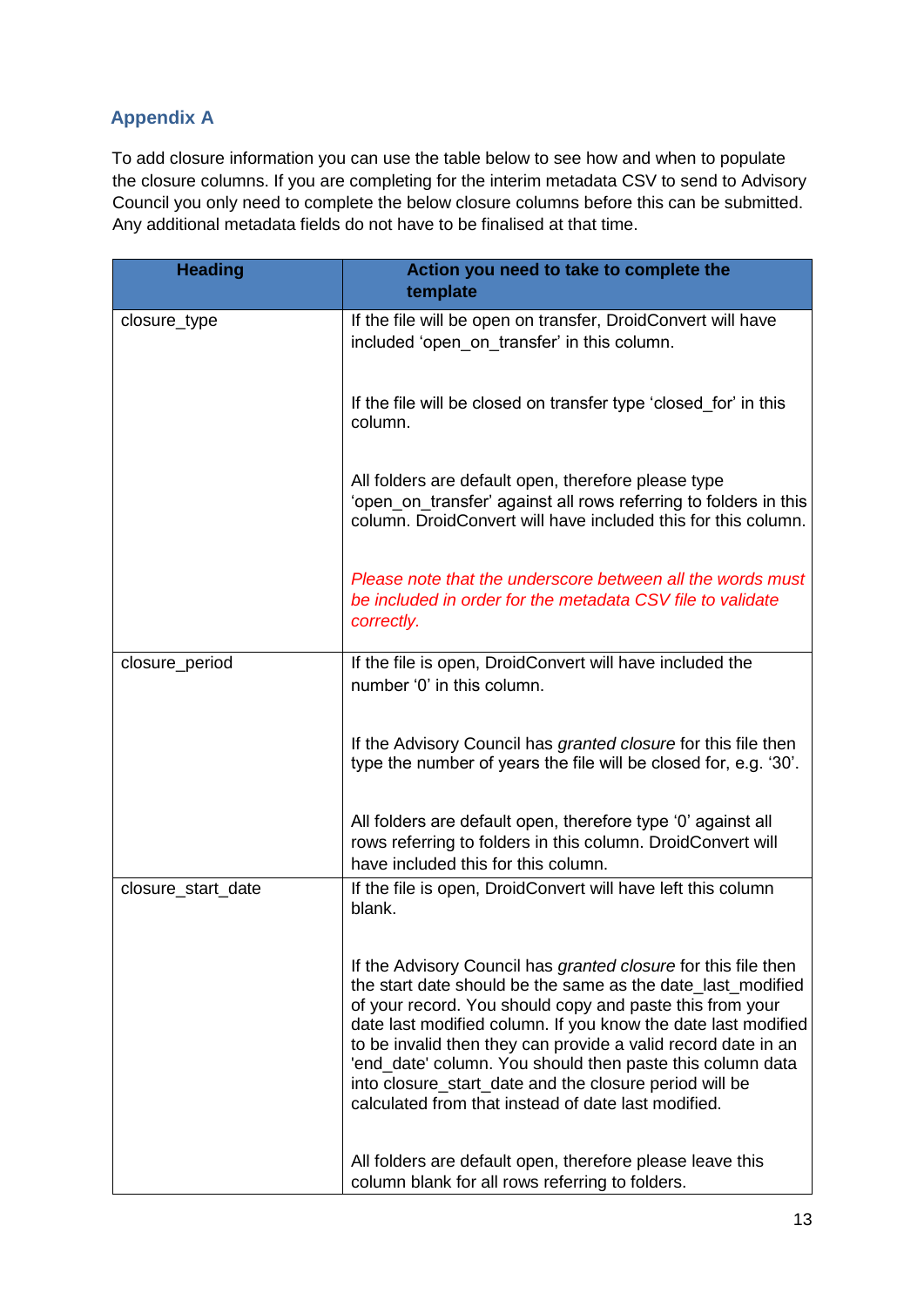| foi_exemption_code     | If the file is open, DroidConvert will have included the word<br>'open' in this column.                                                                                                                                                                                                                                             |
|------------------------|-------------------------------------------------------------------------------------------------------------------------------------------------------------------------------------------------------------------------------------------------------------------------------------------------------------------------------------|
|                        |                                                                                                                                                                                                                                                                                                                                     |
|                        | If the file is <i>closed</i> , put the number of the exemption that<br>applies e.g. '40(2)'. If multiple exemptions apply enter the<br>exemption numbers separated by a comma but with no<br>space e.g. '40(2), 43'.                                                                                                                |
|                        | All folders are default open, therefore please write 'open'<br>against all rows referring to folders in this column.                                                                                                                                                                                                                |
| foi_exemption_asserted | If the file is open, DroidConvert will have left this column<br>blank.                                                                                                                                                                                                                                                              |
|                        | If the file has been granted closure by the Advisory Council<br>then the date should be the date of the Advisory Council<br>meeting where your record was granted closure. (When<br>preparing the CSV template to send to Advisory council the<br>date of the advisory council the application is being made to<br>should be used.) |
|                        | The format for writing this date is 2016-12-30T00:00:00                                                                                                                                                                                                                                                                             |
|                        | All folders are default open, therefore please leave this<br>column blank for all rows referring to folders.                                                                                                                                                                                                                        |
| title_public           | If the file is being transferred open or it's being transferred<br>closed but doesn't have a closed file name, type the word<br>'TRUE' in this column. DroidConvert will have marked this<br>column as 'TRUE'.                                                                                                                      |
|                        | If the Advisory Council has granted closure for the title of<br>the record, type the word 'FALSE' in this column.                                                                                                                                                                                                                   |
|                        | All folders are default open, therefore please type 'TRUE'<br>against all rows referring to folders in this column.                                                                                                                                                                                                                 |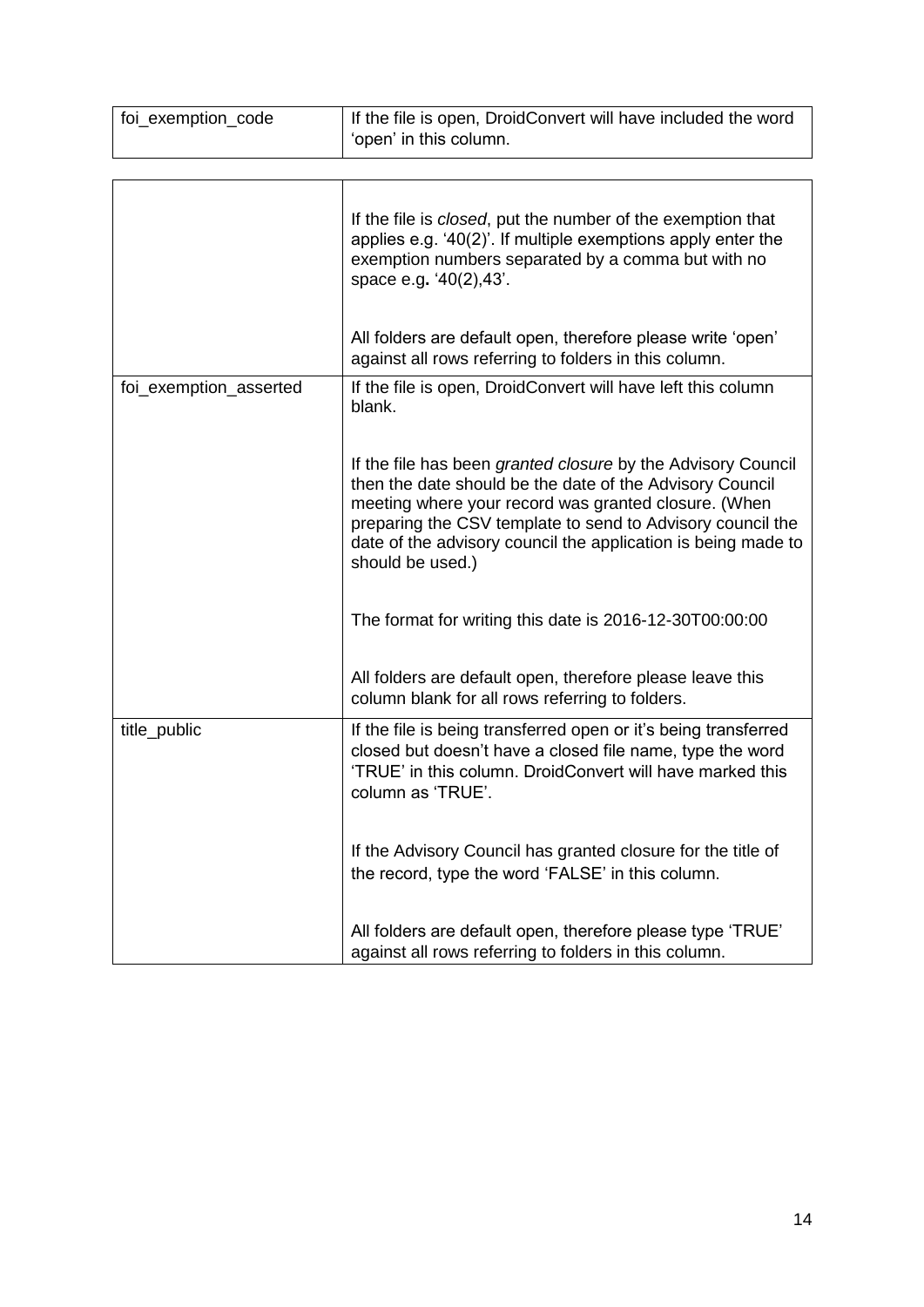| title_alternate    | If the file is open, DroidConvert will have left this column<br>blank.                                                                                                                                                                                                          |
|--------------------|---------------------------------------------------------------------------------------------------------------------------------------------------------------------------------------------------------------------------------------------------------------------------------|
|                    | If the Advisory Council has approved the closure of the file<br>name and you have typed the word 'FALSE' in the<br>title_public column then you will need to provide an<br>alternative file name for the record in this column. This title<br>cannot contain any sensitivities. |
|                    | Populate the title_alternate with either 'The title of this<br>record is closed' OR, if you want to redact part of the<br>filename, replace the text with '[name withheld]' or '[detail<br>withheld]', whichever is appropriate.                                                |
|                    | All folders are default open, therefore please leave this<br>column blank for all rows referring to folders.                                                                                                                                                                    |
| description_public | If the file is being transferred open, or it's being transferred<br>closed but doesn't have closed descriptions, type the word<br>'TRUE' in this column. DroidConvert will have marked this<br>column as 'TRUE'.                                                                |
|                    | If the Advisory Council has granted closure for the<br>description of the record, type the word 'FALSE' in this<br>column.                                                                                                                                                      |
|                    | All folders are default open, therefore please type 'TRUE'<br>against all rows referring to folders in this column.                                                                                                                                                             |
|                    | Please note that this field is only used if a description has<br>been provided in addition to the file name.                                                                                                                                                                    |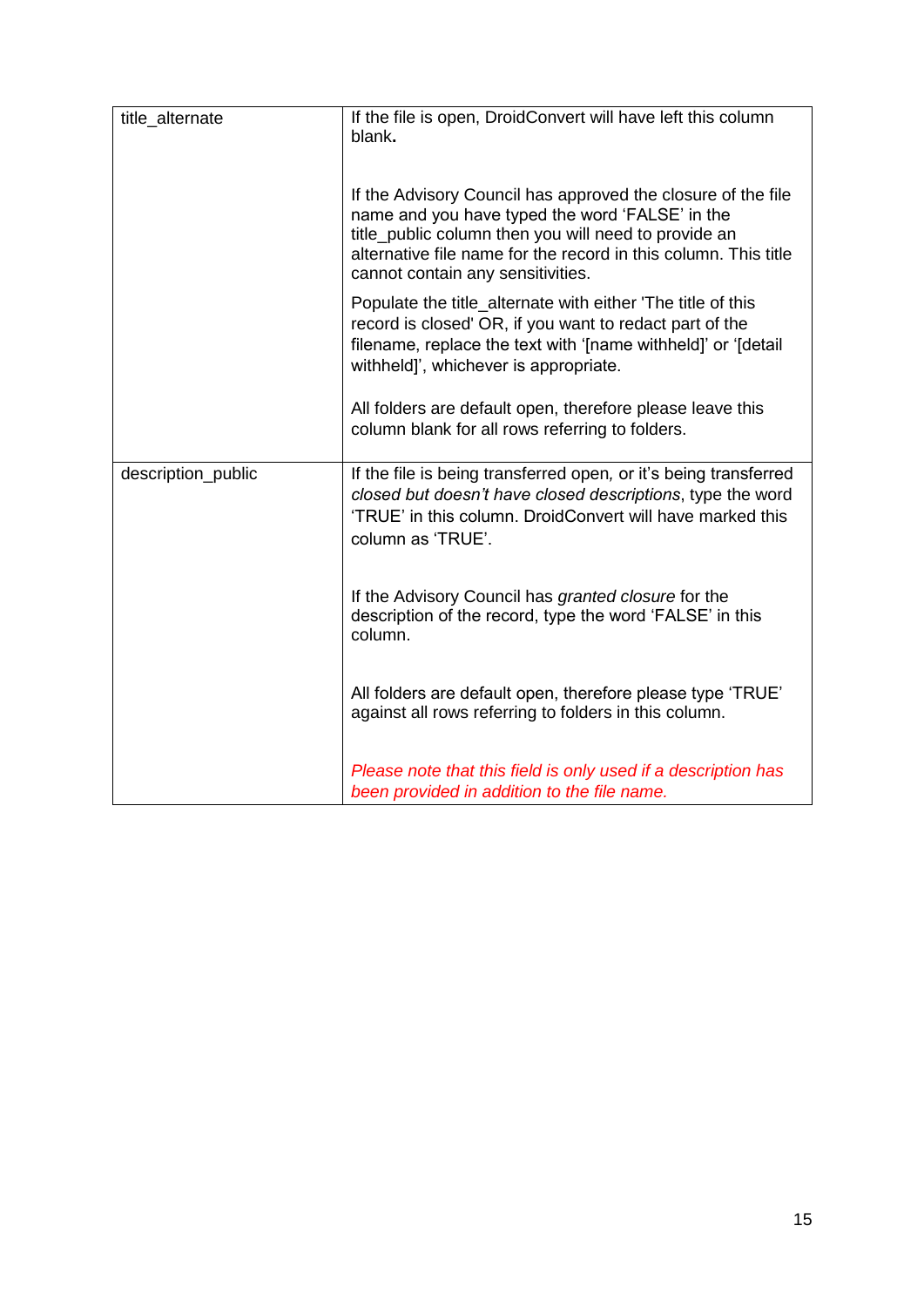| description_alternate | If the file is open, DroidConvert will have left this column<br>blank.                                                                                                                                                                                                                      |
|-----------------------|---------------------------------------------------------------------------------------------------------------------------------------------------------------------------------------------------------------------------------------------------------------------------------------------|
|                       | If the Advisory Council has approved the <i>closure</i> of the<br>description and you have typed the word 'FALSE' in the<br>description_public column then an alternative description for<br>the record must be given in this column. This description<br>cannot contain any sensitivities. |
|                       | Populate the description_alternate with either 'The<br>description of this record is closed' OR, if you want to redact<br>part of the description or filename replace the text with<br>'[name withheld]' or '[detail withheld]', whichever is<br>appropriate.                               |
|                       | All folders are default open, therefore please leave this<br>column blank for all rows referring to folders.                                                                                                                                                                                |
|                       | Please note that this field is only used if a description has<br>been provided in addition to the file name.                                                                                                                                                                                |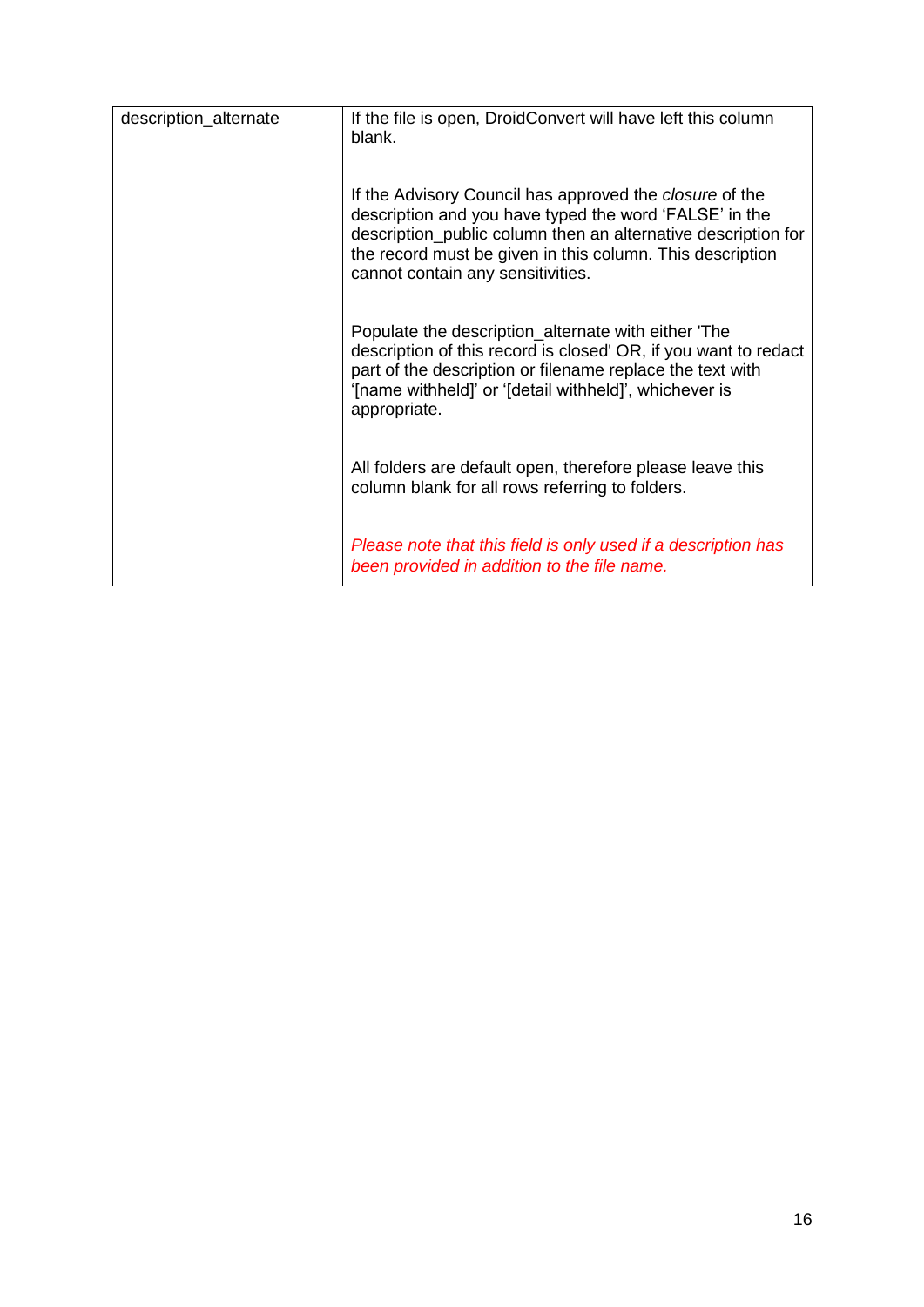# **Appendix B**

The CSV validator also contains some additional settings which you can adjust. One of these is 'add a path substitution', this can be ignored as long as you have run the DROID export on the files in the content folder and not where the files originally sat. The file path needs to match with where the files currently sit and where the CSV validator locates them. This is why you are required to work on the files only in the content folder on your hard drive or preparation area. (Sometimes this may be required when working on a drive if the computer uses a different drive letter than when DROID was originally run, i.e 'E:/' rather than 'F:/', if this occurs your Digital Transfer Adviser can offer advice.)

#### **Common errors to avoid when validating metadata CSV files:**

- $\checkmark$  Ensure that your capitalisation is correct
- $\checkmark$  Ensure there are no extra spaces or characters before or after your entries
- $\checkmark$  Ensure the fields that should be left empty are empty
- $\checkmark$  Ensure that the fields are written exactly as per the instructions

# **Glossary**

**DROID CSV export**. This provides file format information around the records, it also generates some of the information used in the metadata file.

**Metadata CSV (comma separated value)**: is the equivalent of the paper cataloguing template for born-digital records. Each born-digital series being transferred will require its own metadata CSV file.

**Batch ID:** This is formed from the department and series reference, year of transfer, method of transfer (H for hard drive S and number of the batch. e.g. RW33Y21HB001 (

**Schema file:** The schema file is a text file which contains a set of rules which work with the CSV validator.

The code within this text document is used by the CSV validator to:

- analyse the contents of the metadata CSV file you have completed to ensure it is consistent and accurate
- scan the original files to check their integrity
- check that all files mentioned in the metadata are included in the folder structure in your preparation area/on your hard drive
- check if there are any additional files in your preparation area/on your hard drive which are not represented in the metadata csv file **Schema version number:** Transfers with different types of metadata require different schemas, the version number lets us see which version was used for the transfer. Each time a new schema is developed, it is given a new version number.

**Metadata and schema filename convention:** This is made up of the schema version number, series code, year of transfer, method of transfer and number of batch. For method of transfer 'H' signifies hard drive and 'F' signifies SFTP.

**metadata\_v16\_RW33Y18HB001.csv:** This would be the first transfer in 2018 sent by hard drive

**metadata\_v16\_RW33Y18HB002.csv:** Would be the second hard drive and so on. **metadata\_v16\_RW33Y18HB000.csvs:** This is the schema filename, this always ends with B000.csvs